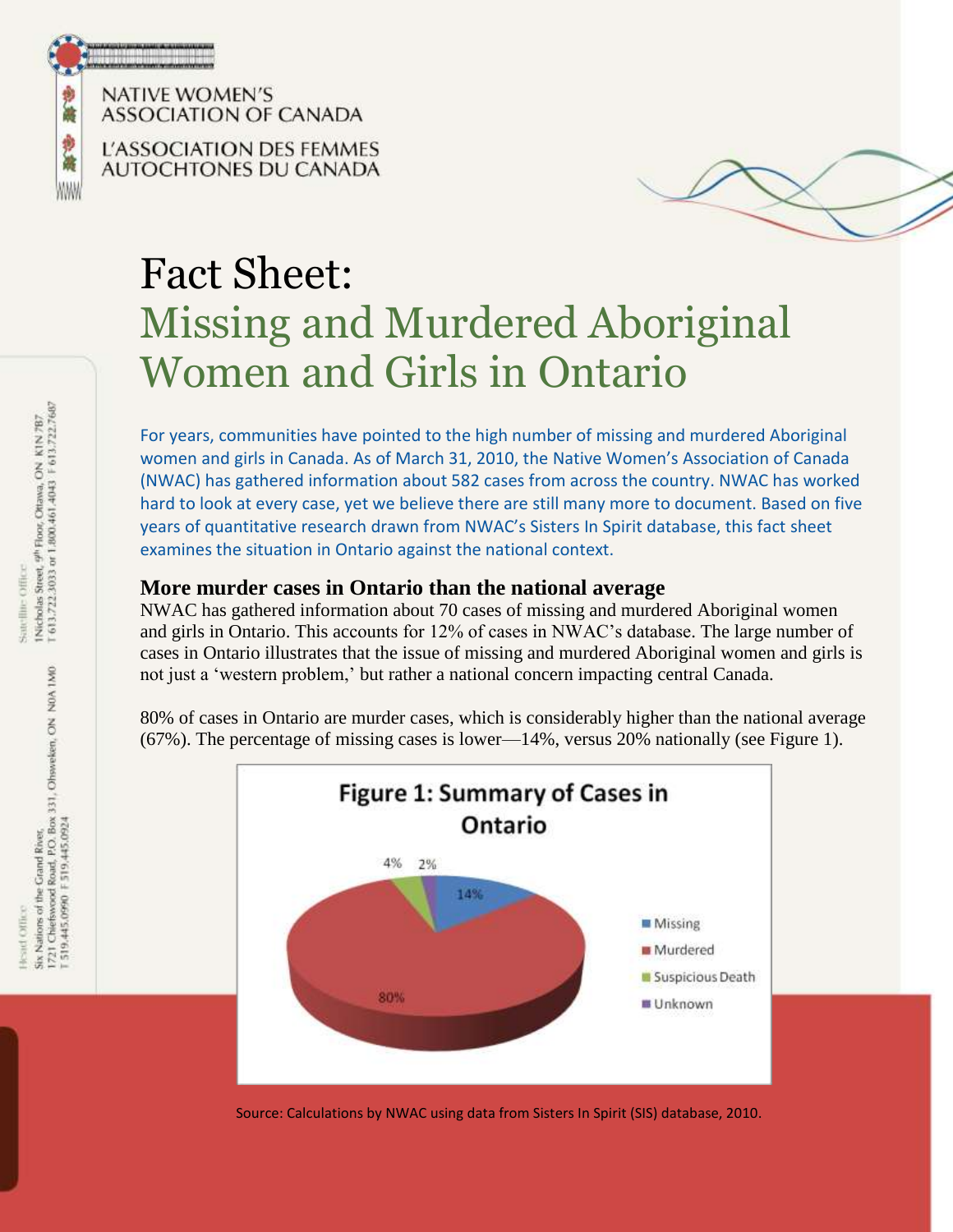4% of cases in Ontario fall under the category of suspicious death—cases that police have declared natural or accidental but that family or community members consider suspicious (Canada-wide, 4% are also cases of suspicious death).

#### **Fewer cases involving women under 31**

Overall, the percentage of cases involving women and girls under 31 years old is lower in Ontario (50%, compared to 55% nationally). In Ontario, we see fewer cases involving women aged 19-30 years old and more cases involving aged women 31-44.



Source: Calculations by NWAC using data from Sisters In Spirit (SIS) database, 2010.

Even greater differences can be seen when looking at cases of missing women and girls, compared to cases of murder. Women 19-30 represent 30% of murder cases in the province, compared to 44% nationally. NWAC's research indicates more cases involving young women aged 18 and under, and also women 31-44 years old.

| Figure 3: Missing and Murder Cases by Age                                              |                |         |                 |         |  |  |
|----------------------------------------------------------------------------------------|----------------|---------|-----------------|---------|--|--|
|                                                                                        | <b>Missing</b> |         | Murdered        |         |  |  |
|                                                                                        | National       | Ontario | <b>National</b> | Ontario |  |  |
| 18 and under                                                                           | 24%            | 10%     | 17%             | 25%     |  |  |
| $19 - 30$                                                                              | 36%            | 30%     | 44%             | 30%     |  |  |
| $31 - 44$                                                                              | 21%            | 20%     | 24%             | 29%     |  |  |
| 45 and over                                                                            | 10%            | 20%     | 9%              | 9%      |  |  |
| Unknown                                                                                | 10%            | 20%     | 7%              | 7%      |  |  |
| Total                                                                                  | 100%           | 100%    | 100%            | 100%    |  |  |
| Source: Calculations by NWAC using data from Sisters In Spirit (SIS)<br>database, 2010 |                |         |                 |         |  |  |

Young women 18 and under represent 10% of disappearances in Ontario, compared to 24% nationally. We also see fewer cases involving women 19-30, but a higher percentage of cases involving women 45 and older (see Figure 3). This is significant, as too often cases of missing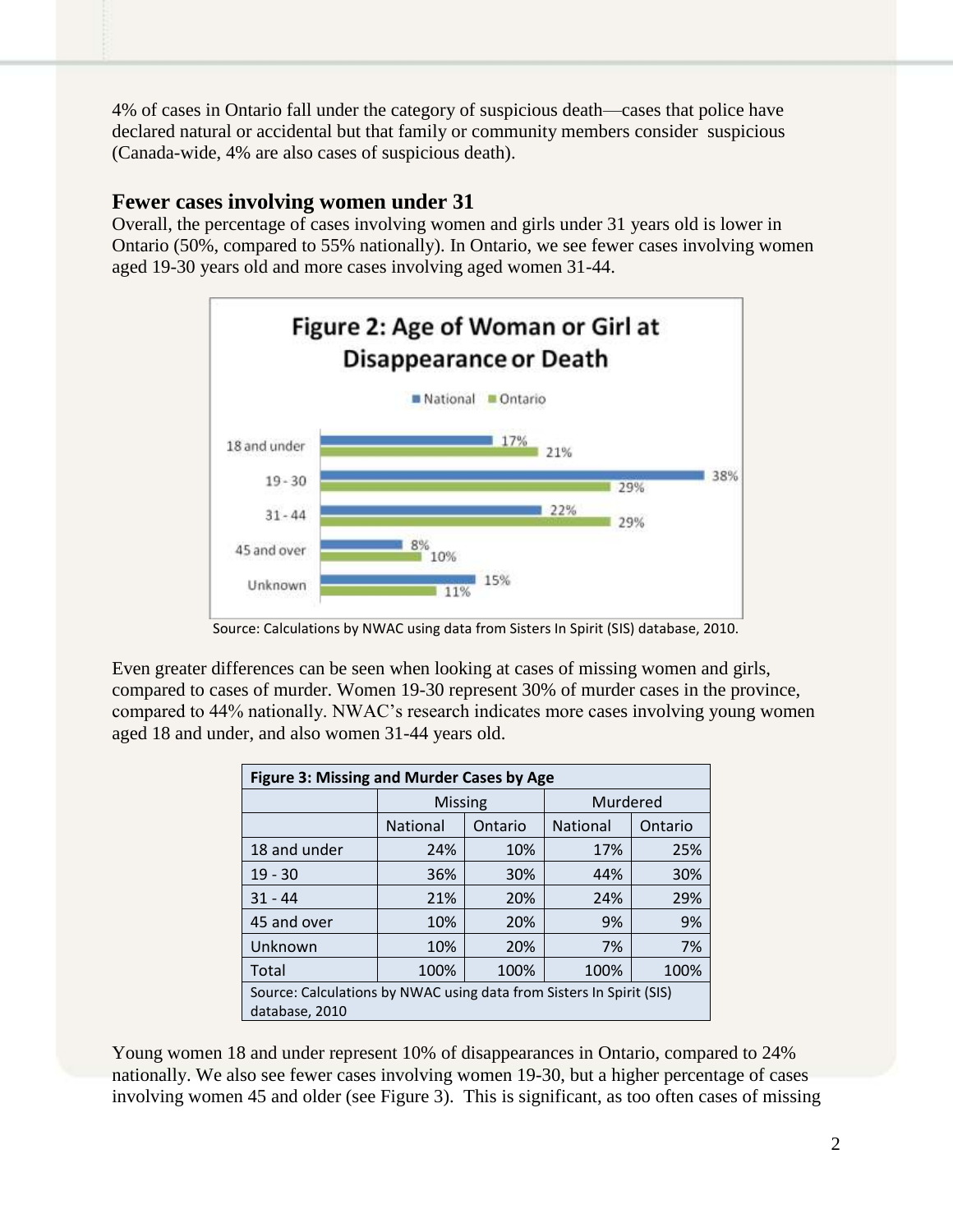Aboriginal women are stereotyped and/or dismissed as involving only 'run-aways.' Not only is this untrue, it implies that young girls that *do* 'run-away' are somehow undeserving of attention or protection.

Finally, it should be noted that the age of the woman or girl is unknown in 20% of missing cases. This means the above findings may fluctuate with more information.

#### **Larger family sizes in Ontario—many children are impacted**

Where this information is known, NWAC has found that 90% of missing and murdered women in Ontario were mothers. This is very similar to the national situation (88%).

However, NWAC's research also indicates larger family sizes in Ontario. 76% of women in Ontario had at least two children, compared to 59% nationally. 43% of women had three children or more, versus 33% Canada-wide.

The number of women that were mothers speaks to the intergenerational impact of this issue. There is a dire need to support family and community members who assume care for the children left behind. Collectively, there is a responsibility to ensure these children remain connected to their communities and receive the necessary supports for healing. Perhaps even more importantly, supports and resources for mothers must be understood as integral to any violence prevention strategy.

#### **More cases of disappearance in rural communities than the national average**

Like the national situation, most of the documented cases in Ontario occurred in urban areas particularly Thunder Bay, Toronto, Ottawa-Gatineau. In Ontario, however, urban areas account for a smaller percentage of missing cases. Compared to the national average, more women and girls disappeared from a First Nations or rural community (see Figure 4).



Source: Calculations by NWAC using data from Sisters In Spirit (SIS) database, 2010.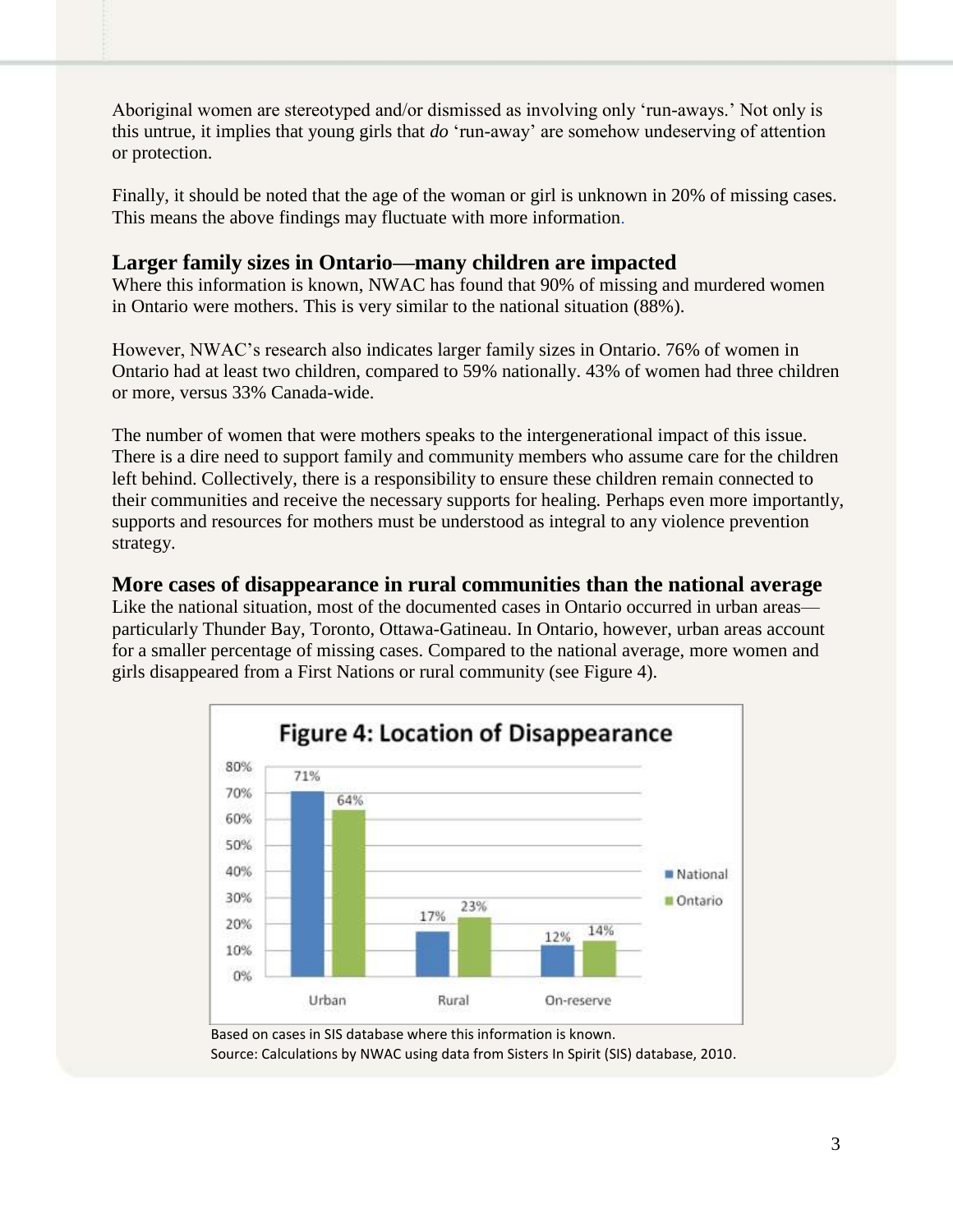Looking at murder cases we see the locations are similar to the national average. The averages between Ontario and Canada are at par in urban locations, and show only slight differences in rural and on-reserve locations.



Based on cases in SIS database where this information is known. Source: Calculations by NWAC using data from Sisters In Spirit (SIS) database, 2010.

#### **Nearly half of murder cases remain unsolved**

Homicide cases are 'cleared' in different ways. A case can be cleared when charges are laid against an accused offender. However, a case is also considered 'cleared' when the offender commits suicide. This is sometimes referred to as a 'murder-suicide.'

Only half (55%) of Ontario murder cases in NWAC's database have been cleared by charges of homicide or by suicide of the offender. This is very similar to the national situation (see Figure 6).

| Figure 6: Clearance Rates, SIS Database 2010                                           |          |         |  |  |  |
|----------------------------------------------------------------------------------------|----------|---------|--|--|--|
|                                                                                        | National | Ontario |  |  |  |
| Cleared by charge                                                                      | 53.2%    | 51.8%   |  |  |  |
| Cleared by suicide                                                                     | 3.3%     | 3.6%    |  |  |  |
| Cleared otherwise                                                                      | 0.3%     | 0.0%    |  |  |  |
| Not cleared                                                                            | 39.4%    | 41.1%   |  |  |  |
| Unknown                                                                                | 3.8%     | 3.6%    |  |  |  |
| Total                                                                                  | 100.0%   | 100.0%  |  |  |  |
| Source: Calculations by NWAC using data from Sisters In Spirit (SIS) database,<br>2010 |          |         |  |  |  |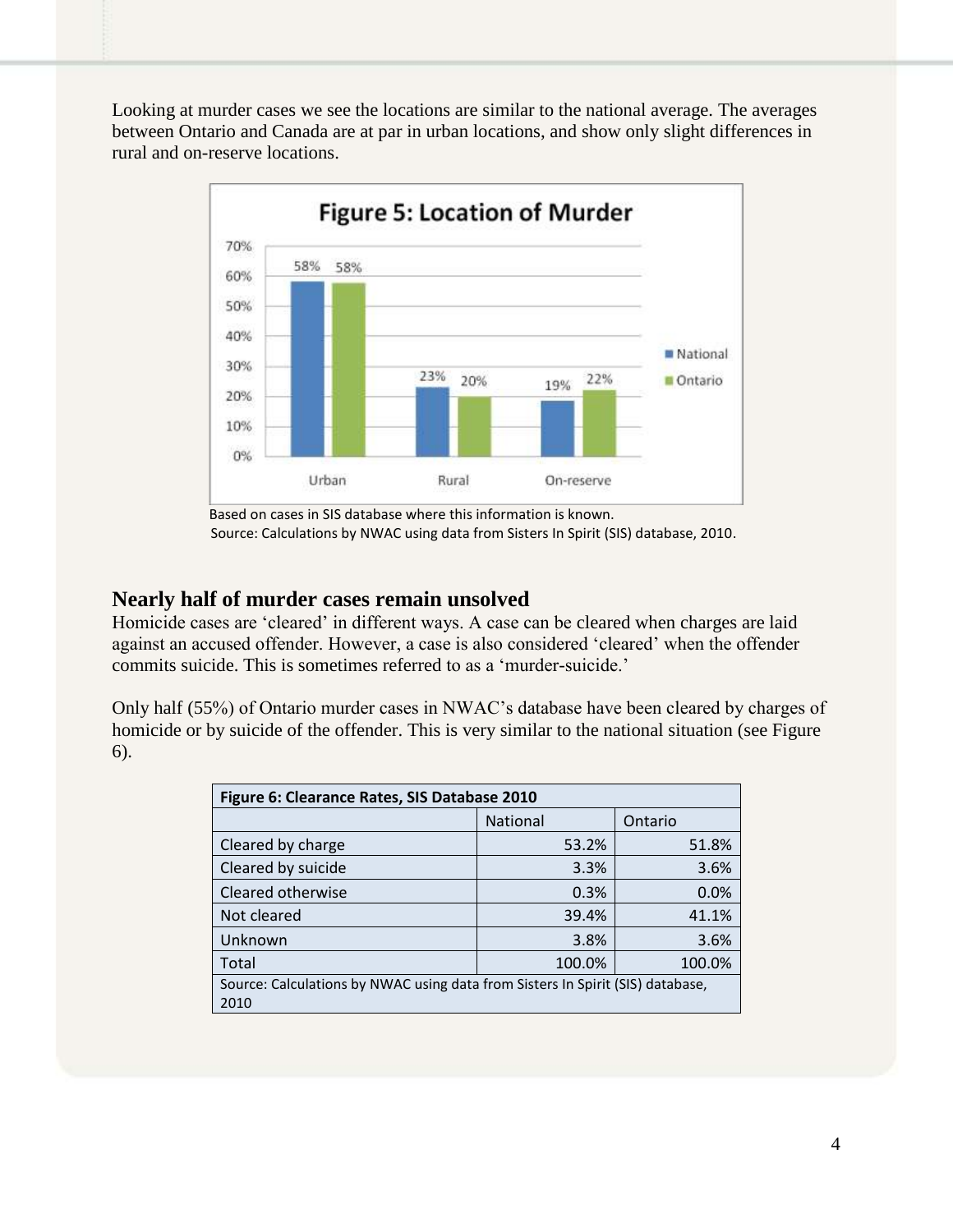#### **More women and girls died in a residential dwelling**

The share of cases that took place in a residence (either the woman's home or another residential dwelling) is slightly higher in Ontario— 65%, compared to 59% Canada-wide. Of the cases that occurred outside a residence, most took place in an open area (16%). Slightly fewer cases in Ontario occurred along a street, road or highway (see Figure 7).

| Figure 7: Location of Murder or Suspicious Death in SIS Database, 2010              |                 |         |  |  |
|-------------------------------------------------------------------------------------|-----------------|---------|--|--|
|                                                                                     | <b>National</b> | Ontario |  |  |
| Residence                                                                           | 59.4%           | 64.5%   |  |  |
| Public place                                                                        | 6.8%            | 6.5%    |  |  |
| Vehicle (including public transportation)                                           | 0.4%            | 0.0%    |  |  |
| Street, road, highway                                                               | 13.7%           | 9.7%    |  |  |
| Open area                                                                           | 14.5%           | 16.1%   |  |  |
| Other                                                                               | 5.1%            | 3.2%    |  |  |
| <b>Total known locations</b>                                                        | 100.0%          | 100.0%  |  |  |
| Based on cases in SIS database where this information is known.                     |                 |         |  |  |
| Source: Calculations by NWAC using data from Sisters In Spirit (SIS) database, 2010 |                 |         |  |  |

#### **More cases involving an intimate partner**

Of the cases that have been cleared, NWAC's research indicates more homicides involving a current or ex-partner—33% in Ontario versus 22% Canada-wide. In contrast to the national situation, there are no documented cases in Ontario involving a family member.

NWAC's research also indicates fewer cases in Ontario involving an acquaintance—6%, versus 17% nationally. It should be noted, however, that NWAC is still working to determine the nature of relationship in 44% of cases—this means our findings might change with more information.

| Figure 8: Relationship of Offender in Murder Cases, SIS Database 2010                          |                 |         |  |  |
|------------------------------------------------------------------------------------------------|-----------------|---------|--|--|
|                                                                                                | <b>National</b> | Ontario |  |  |
| Partner                                                                                        | 17%             | 23.5%   |  |  |
| Ex-Partner                                                                                     | 5%              | 8.8%    |  |  |
| Family, including all types of family relationships                                            | 6%              | $0.0\%$ |  |  |
| 'John' or criminal relationship                                                                | 2%              | 0.0%    |  |  |
| Acquaintance                                                                                   | 17%             | 5.9%    |  |  |
| Stranger                                                                                       | 16%             | 17.6%   |  |  |
| Unknown                                                                                        | 36%             | 44.1%   |  |  |
| Total                                                                                          | 100%            | 100.0%  |  |  |
| Note: Total represents the number of cases in the SIS database for which charges<br>were laid. |                 |         |  |  |
| Source: Calculations by NWAC using data from Sisters In Spirit (SIS) database,<br>2010         |                 |         |  |  |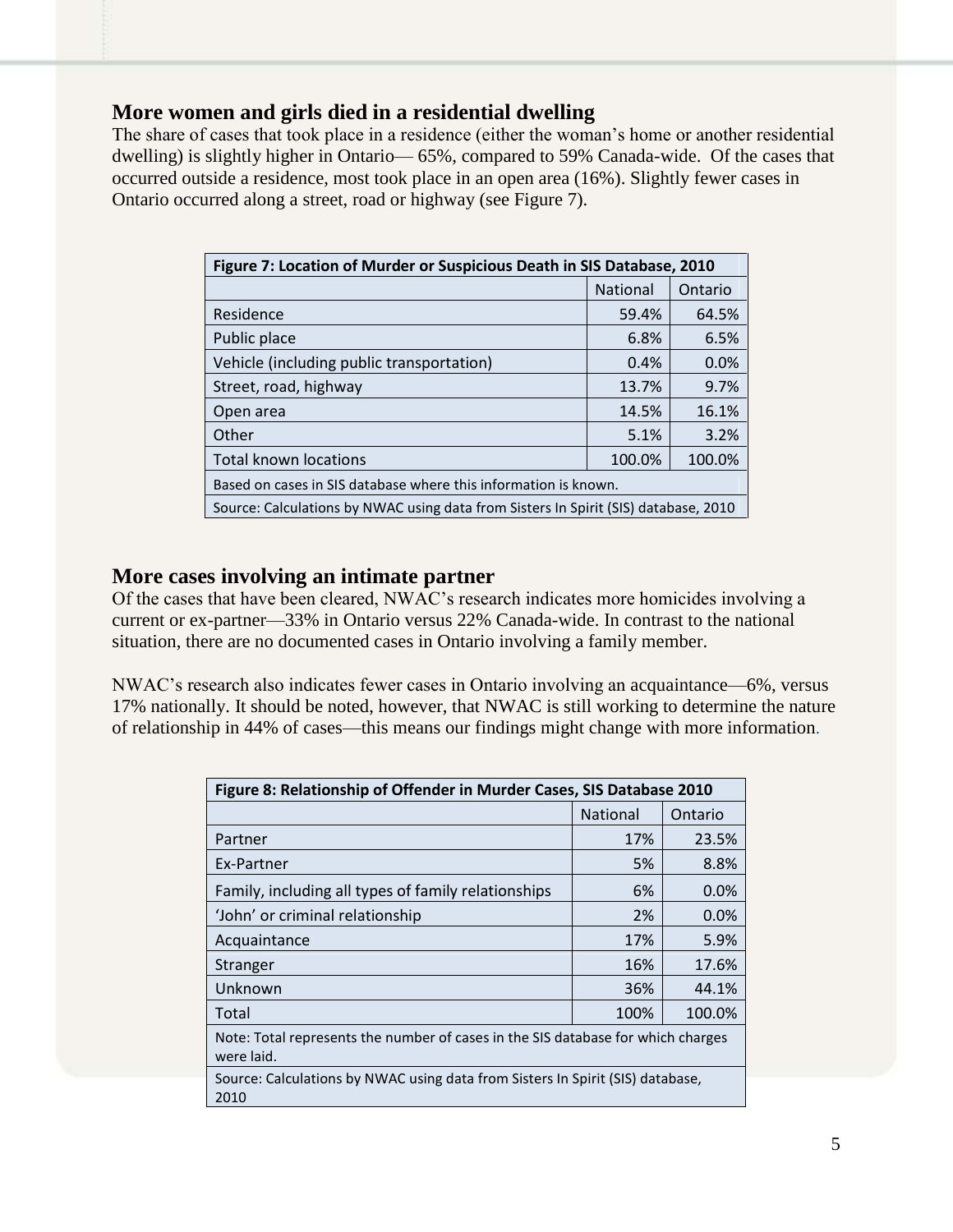Finally, NWAC has yet to document any cases in Ontario involving a criminal relationship or 'John.' As noted above, this may change with more information. It must be emphasized, however, that prostitution is not a 'cause' of violence; rather, many women experience prostitution in the context of limited options and after experiencing multiple forms of trauma and violence.

#### **Most cases handled by the Ontario Provincial Police and municipal police forces**

Policing in Ontario is carried out mainly by municipal police services, First Nations police services and the Ontario Provincial Police (OPP). Where this information is known, most of the Ontario cases in NWAC's database were handled by the OPP (40%), followed closely by municipal police services (38%). 18% of cases were found to involve multiple jurisdictions/a joint operation—usually between a First Nations police service and the OPP. 4% of cases were handled solely by a First Nations police service.

Nationally, NWAC has found that overlapping and unclear jurisdictional responsibilities to have impeded the effective resolution of some cases. Further work is required to determine how joint operations or overlapping jurisdictions impact the progress and resolution of cases in Ontario.

*For more information, read* What Their Stories Tell Us: Research findings from the Sisters In Spirit initiative. *This report presents demographic and statistical evidence from NWAC's Sisters In Spirit database, while situating the issue within the larger context of root causes and ways forward. The report can be found on NWAC's website at*  [www.nwac.ca.](http://www.nwac.ca/)